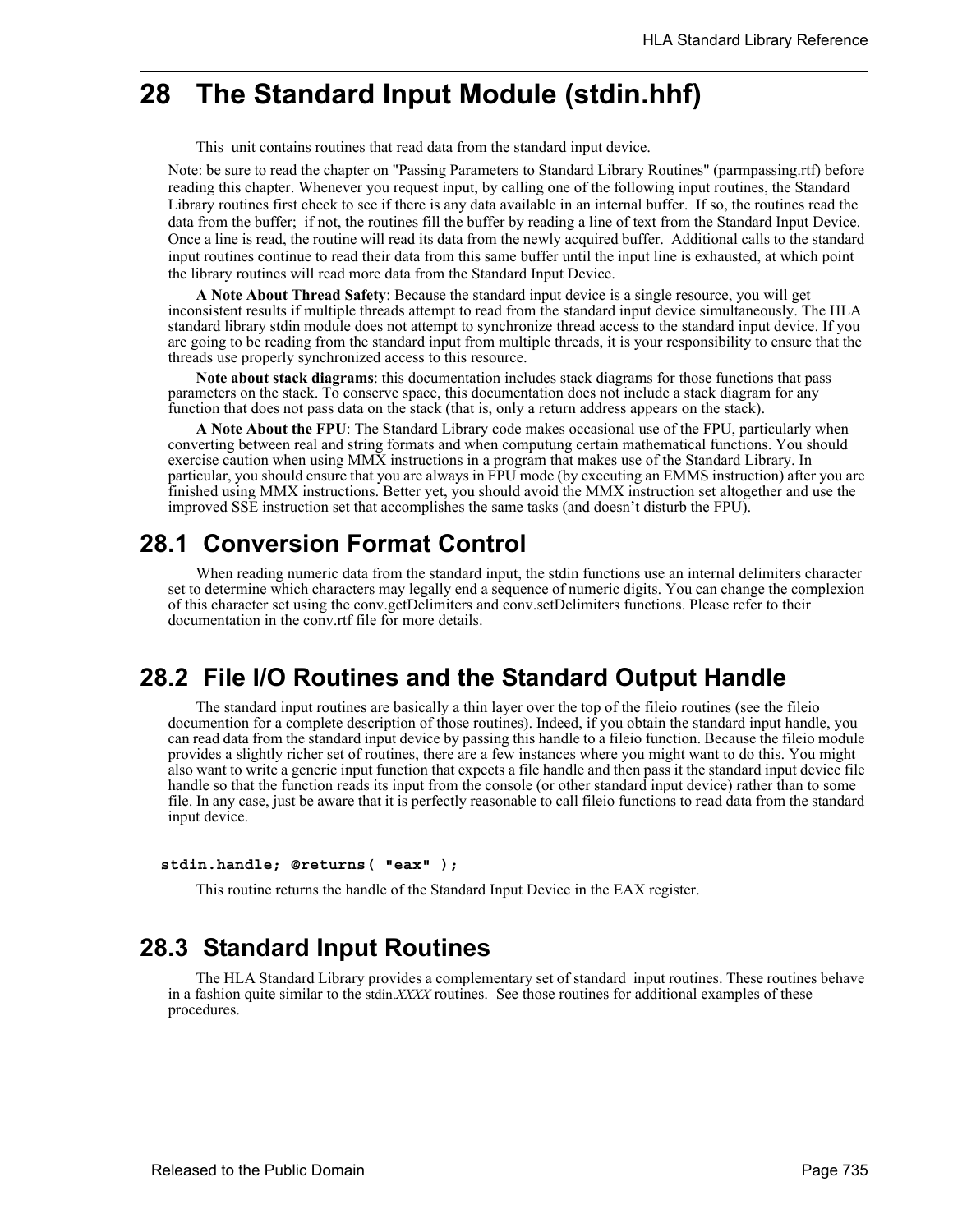# **28.4 General Standard Input Routines**

 **stdin.read( var buffer:byte; count:uns32 )**

This routine reads a sequence of count bytes from the standard input device, storing the bytes into memory at the address specified by buffer.

```
HLA high-level calling sequence examples:
stdin.read( buffer, count );
stdin.read( [eax], 1024 );
HLA low-level calling sequence examples:
// If buffer is a static variable:
pushd( &buffer );
push( count );
call stdin.read;
// If buffer is not static, 32-bit register available:
lea( eax, buffer );
push( eax );
push( count );
call stdin.read;
// If buffer is not static, no register available:
sub( 4, esp );
push( eax );
lea( eax, buffer );
mov( eax, [esp+4] );
pop( eax );
push( count );
call stdin.read;
```

| stdin.read stack diagram |                       |   |              |          |             |
|--------------------------|-----------------------|---|--------------|----------|-------------|
|                          | <b>Byte</b>           |   |              |          |             |
|                          | 3                     | 2 | $\mathbf{1}$ | $\theta$ |             |
|                          |                       |   |              |          |             |
| $ESP+8$                  |                       |   |              |          | count uns32 |
| ESP+4                    |                       |   |              |          | buffer ptr  |
| <b>ESP</b>               | <b>Return Address</b> |   |              |          |             |
|                          |                       |   |              |          |             |
|                          |                       |   |              |          |             |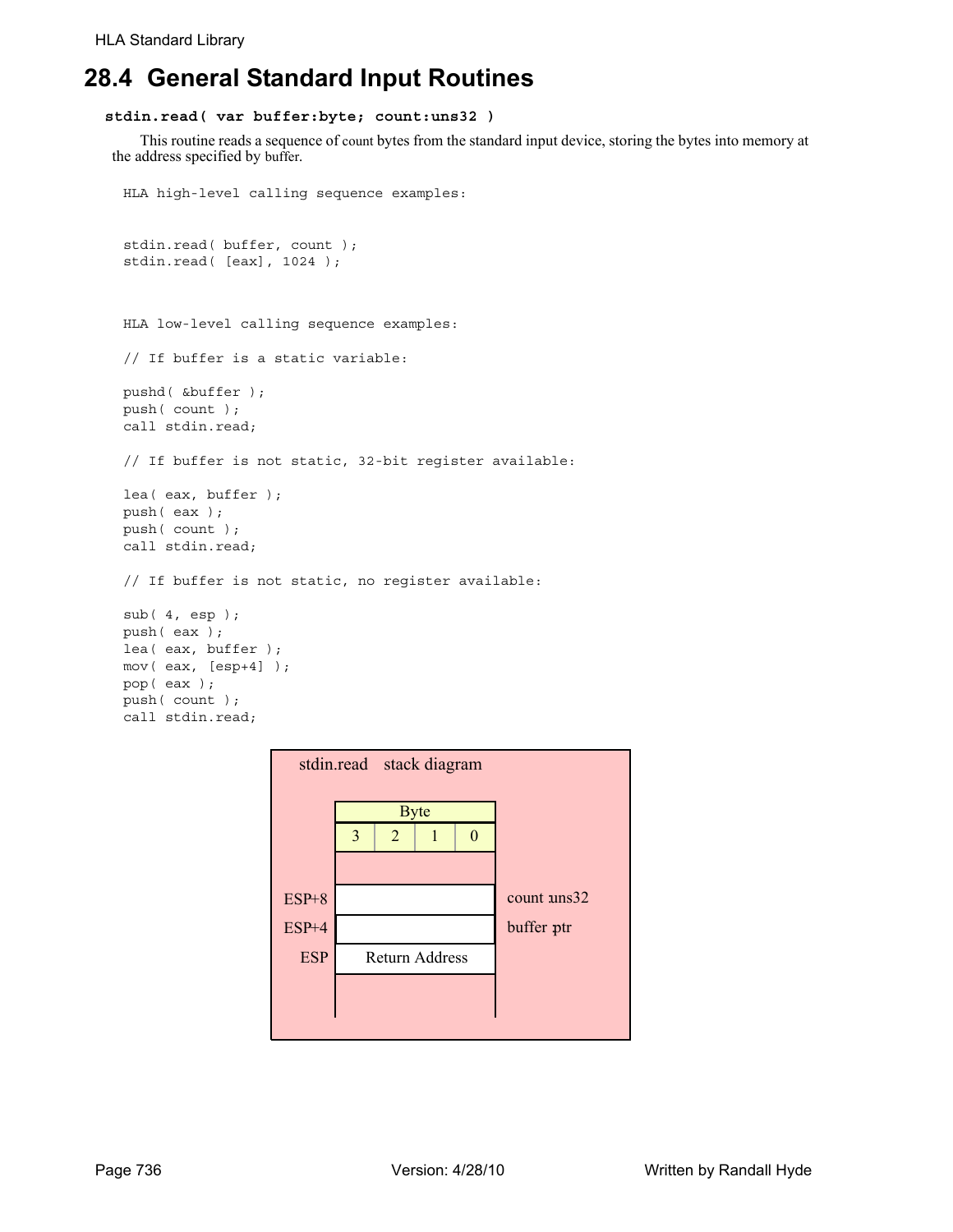#### **stdin.readLn;**

This routine flushes the current input buffer and immediately reads a new line of text from the user.

HLA high-level calling sequence examples: stdin.readLn(); HLA low-level calling sequence examples: call stdin.readLn;

### **stdin.eoln; @returns( "al" ); stdin.eoln2; @returns( "al" );**

These functions return true if the input buffer is at the end of the current line. The stdin.eoln2 function will first remove any delimiter characters from the input buffer before testing for the end of the current line. These functions return true (1) or false (0) in the AL/EAX register.

These functions do not force a new line of input on the next stdin.get*XX* operation. I.e., if you read a string after stdin.eoln returns true, you will get the empty string as the result. Call stdin.readln to force the input of a new line.

HLA high-level calling sequence examples:

stdin.eoln(); mov( al, eolnVar ); HLA low-level calling sequence examples: call stdin.eoln; mov( al, eolnVar );

#### **stdin.flushInput;**

This routine flushes the internal buffer. The next call to a Standard Library input routine will force the system to read a new line of text from the user. All current data in the internal input buffer is lost.

Please note that this routine does not immediately force the input of a new line of text from the user unless the internal buffer is already empty. If the internal buffer is empty and you call this routine, it will read a new line of text from the user and then flush this text from the internal buffer.

HLA high-level calling sequence examples:

stdin.flushInput();

HLA low-level calling sequence examples:

call stdin.flushInput;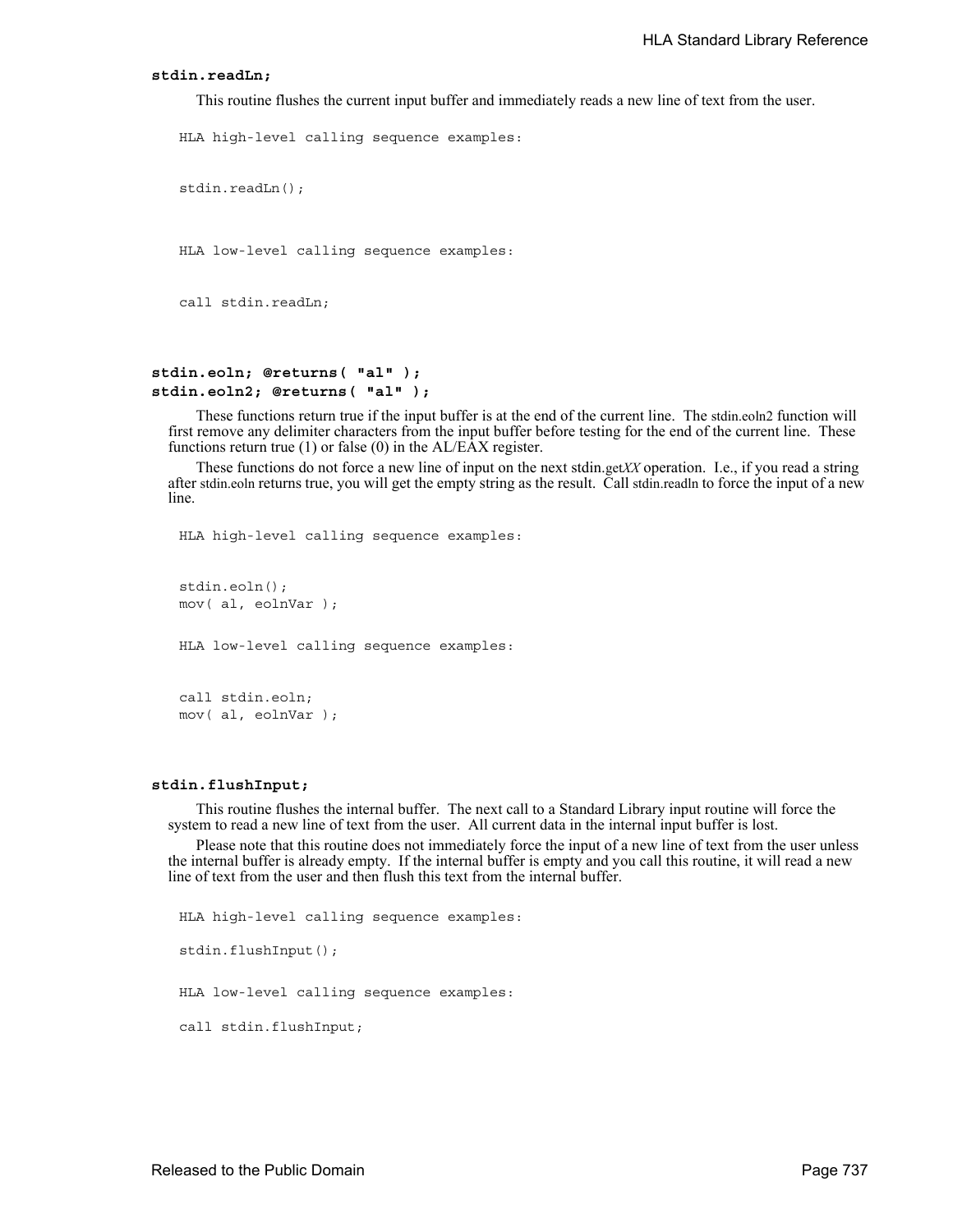# **28.5 Character and String Input Routines**

The following functions read character data from an input file specified by filevar. Note that HLA's stdin module does not provide the ability to read character set data directly from the user. However, you can always read a string and then convert that string to a character set using the appropriate function in the cset module.

#### **stdin.peekc; @returns( "al" );**

This routine returns the character character from the standard input device without actually "reading" that character. That is, after a call to stdin.peekc, the next call to stdin.getc will return the same character as the one stdin.peekc returns. A call to stdin.peekc does not force the input of a new line of text. If the current input buffer is empty, calls to stdin.peekc return zero in the AL register. This routine returns the character in the AL register and it returns zeros in the upper three bytes of EAX.

#### **stdin.getc(); @returns( "al" );**

This function reads a single character from the standard inpu device and returns that character in the AL register.

#### **stdin.gets( s:string );**

This function reads a sequence of characters from the standard input through to the next end of line sequence and stores these characters (without the end of line sequence) into the string variable you pass as a parameter. Before calling this routine, you must allocate sufficient storage for the string. If stdin.gets attempts to read a larger string than the string's MaxStrLen value, stdin.gets raises a string overflow exception.

Note that this function does not store the end of line sequence into the string, though it does consume the end of line sequence. The next character a stdin function will read from the standard input will be the first character of the following line.

If the stasndard input is at the end of some line of text, then stdin.gets consumes the end of line and stores the empty string into the s parameter.

```
HLA high-level calling sequence examples:
stdin.gets( inputStr );
stdin.gets( eax ); // EAX contsins string value
HLA low-level calling sequence examples:
push( inputStr );
call stdin.gets;
push( eax );
call stdin.gets;
```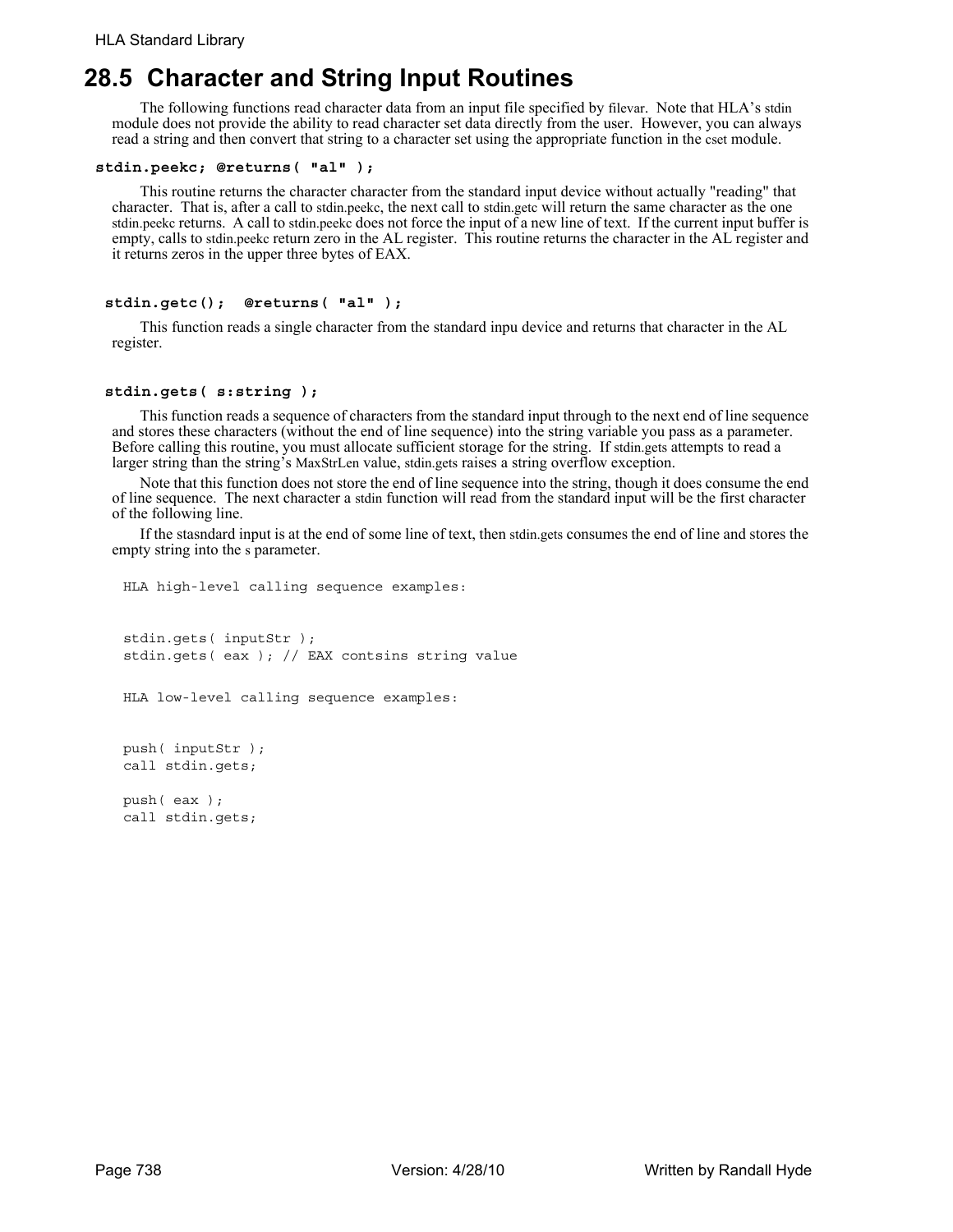

#### **stdin.a\_gets(); @returns( "eax" );**

Like stdin.gets, this function also reads a string from the standard input. However, rather than storing the string data into a string you supply, this function allocates storage for the string on the heap and returns a pointer to this string in the EAX register. You code should call strfree to release this storage when you're done with the string data.

The stdin.a gets function imposes a line length limit of 4,096 characters. If this is a problem, you should modify the source code for this function to raise the limit. This function raises an exception if you attempt to read a line longer than this internal limit.

```
HLA high-level calling sequence examples:
stdin.a_gets();
mov( eax, inputStr );
HLA low-level calling sequence examples:
call stdin.a_gets;
mov( eax, inputStr );
```
## **28.6 Hexadecimal Input Routines**

The hexadecimal input routines read a numeric value from the standard input in hexadecimal format. Except for stdin.geth128, they return their results in one (or two) registers (stdin.geth128 returns its value in a pass-byreference parameter).

```
 stdin.geth8(); @returns( "al" );
```
This function reads an eight-bit hexadecimal integer in the range 0..\$FF from the standard input device. The number may begin with any number of delimiter characters (see the conv.setDelimiter and conv.getDelimiter functions for details on the delimiter characters) followed by a string of one or more hexadecimal digits. Note that the value may not have a leading "\$" unless you add this character to the delimiter character set. The number must end with a valid delimiter character. This function allows underscores in the interior of the number. The stdin.geth function raises an appropriate exception if the input violates any of these rules or the value is outside the range 0..\$FF. This function returns the binary form of the value in the AL register (zero extended into EAX, so you may use EAX if it is more convenient to so so).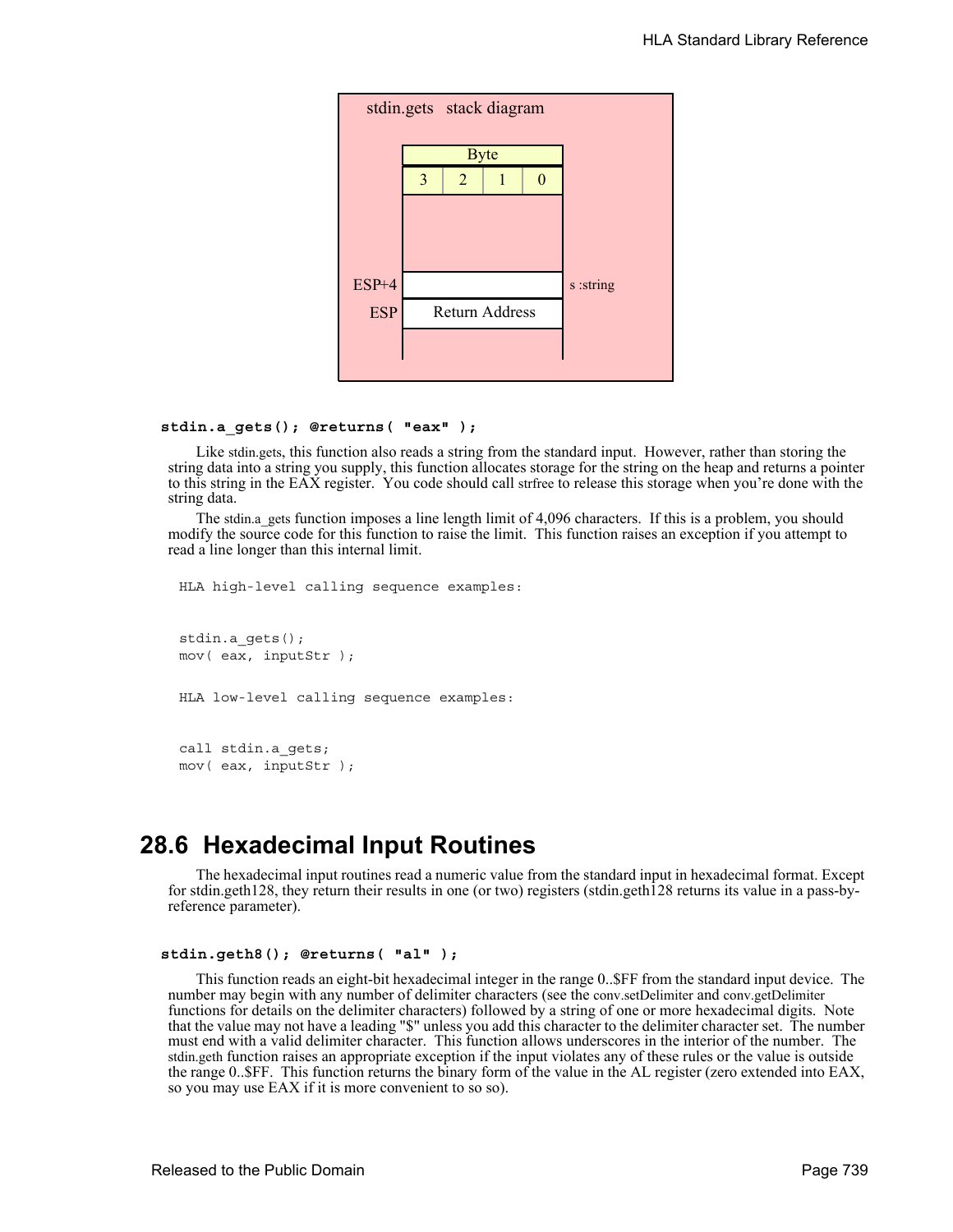#### HLA Standard Library

HLA high-level calling sequence examples:

```
stdin.geth8();
mov( al, h8Var );
HLA low-level calling sequence examples:
call stdin.geth8;
mov( al, h8Var );
```
#### **stdin.geth16(); @returns( "ax" );**

This function reads a 16-bit hexadecimal integer in the range 0..\$FFFF from the standard input. The number may begin with any number of delimiter characters (see the conv.setDelimiter and conv.getDelimiter functions for details on the delimiter characters) followed by a string of one or more hexadecimal digits. Note that the value may not have a leading "\$" unless you add this character to the delimiter character set. The number must end with a valid delimiter character. This function allows underscores in the interior of the number. The stdin.geth16 function raises an appropriate exception if the input violates any of these rules or the value is outside the range 0..\$FFFF. This function returns the binary form of the value in the AX register (zero-extended into EAX).

```
HLA high-level calling sequence examples:
stdin.geth16();
mov( ax, h16Var );
HLA low-level calling sequence examples:
call stdin.geth16;
mov( ax, h16Var );
```
### **stdin.geth32(); @returns( "eax" );**

This function reads a 32-bit hexadecimal integer in the range 0..\$FFFF\_FFFF from the standard input device. The number may begin with any number of delimiter characters (see the conv.setDelimiter and conv.getDelimiter functions for details on the delimiter characters) followed by a string of one or more hexadecimal digits. Note that the value may not have a leading "\$" unless you add this character to the delimiter character set. The number must end with a valid delimiter character. This function allows underscores in the interior of the number. The stdin.geth32 function raises an appropriate exception if the input violates any of these rules or the value is outside the range 0..\$FFFF\_FFFF. This function returns the binary form of the value in the EAX register.

```
HLA high-level calling sequence examples:
```

```
stdin.geth32();
mov( eax, h32Var );
HLA low-level calling sequence examples:
call stdin.geth32;
mov( eax, h32Var );
```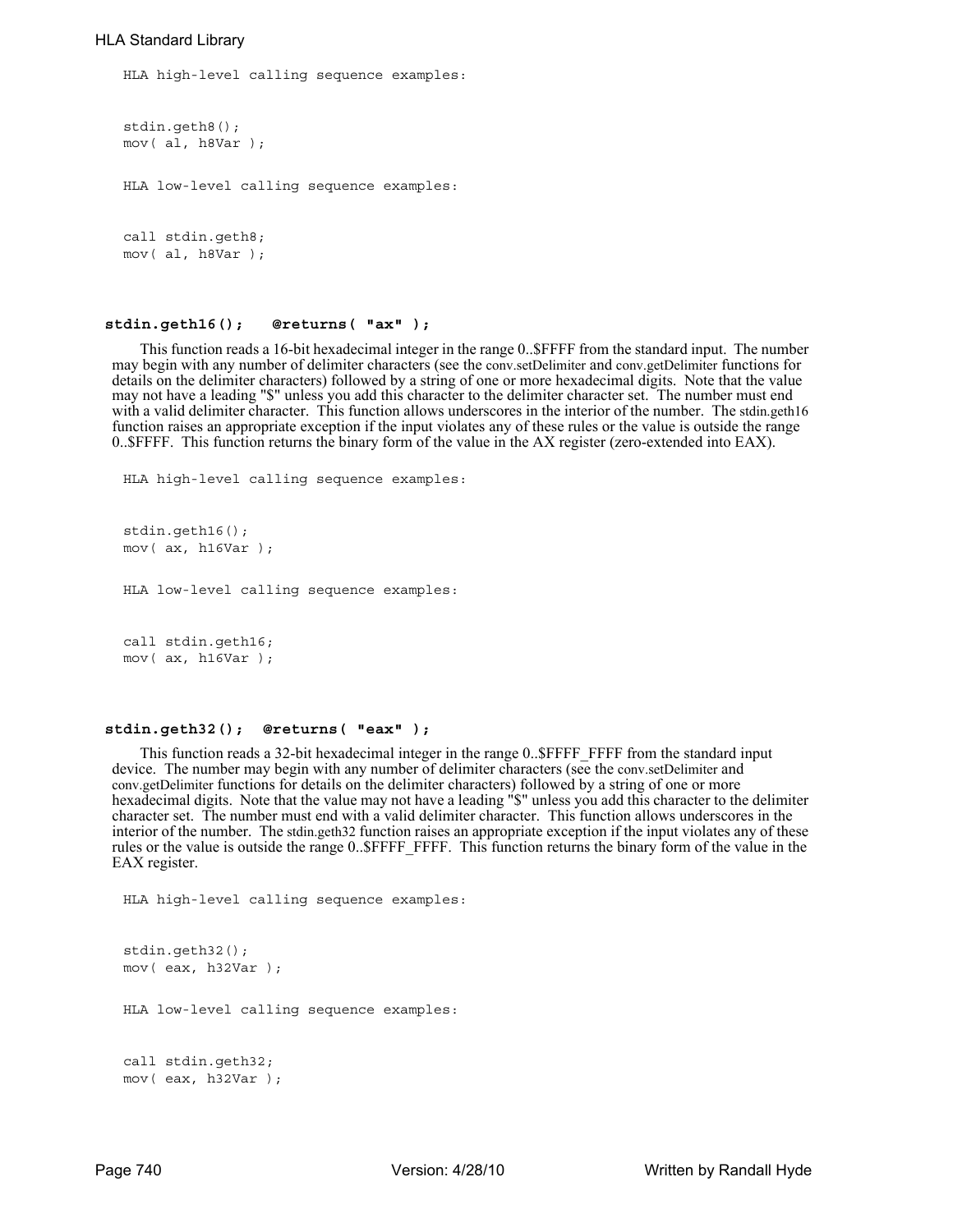#### **stdin.geth64();**

This function reads a 64-bit hexadecimal integer in the range 0..\$FFFF\_FFFF\_FFFF FFFF from the standard input device. The number may begin with any number of delimiter characters (see the conv.setDelimiter and conv.getDelimiter functions for details on the delimiter characters) followed by a string of one or more hexadecimal digits. Note that the value may not have a leading "\$" unless you add this character to the delimiter character set. The number must end with a valid delimiter character. This function allows underscores in the interior of the number. The stdin.geth64 function raises an appropriate exception if the input violates any of these rules or the value is outside the range 0..\$FFFF\_FFFF\_FFFF\_FFFF. This function returns the 64-bit result in the EDX:EAX register pair.

HLA high-level calling sequence examples:

stdin.geth64(); mov( edx, (type dword h64Var[4]) ); mov( eax, (type dword h64Var[0]) ); HLA low-level calling sequence examples: call stdin.geth64; mov( edx, (type dword h64Var[4]) ); mov( eax, (type dword h64Var[0]) );

#### **stdin.geth128( var dest:lword );**

This function reads a 128-bit hexadecimal integer in the range zero through \$FFFF\_FFFF\_FFFF\_FFFF\_FFFF\_FFFF\_FFFF\_FFFF from the standard input device. The number may begin with any number of delimiter characters (see the conv.setDelimiter and conv.getDelimiter functions for details on the delimiter characters) followed by a string of one or more hexadecimal digits. Note that the value may not have a leading "\$" unless you add this character to the delimiter character set. The number must end with a valid delimiter character. This function allows underscores in the interior of the number. The stdin.geth128 function raises an appropriate exception if the input violates any of these rules or the value is outside the range 0..\$FFFF\_FFFF\_FFFF\_FFFF\_FFFF\_FFFF\_FFFF\_FFFF. This function stores the 128-bit result into the variable you pass as a reference parameter.

HLA high-level calling sequence examples:

stdin.geth128( lwordVar ); HLA low-level calling sequence examples: // If lwordVar is a static variable: pushd( &lwordVar ); call stdin.geth128; // If lwordVar is a not static variable // and a 32-bit register is available: lea( eax, lwordVar ); // Assume EAX is available push( eax); call stdin.geth128;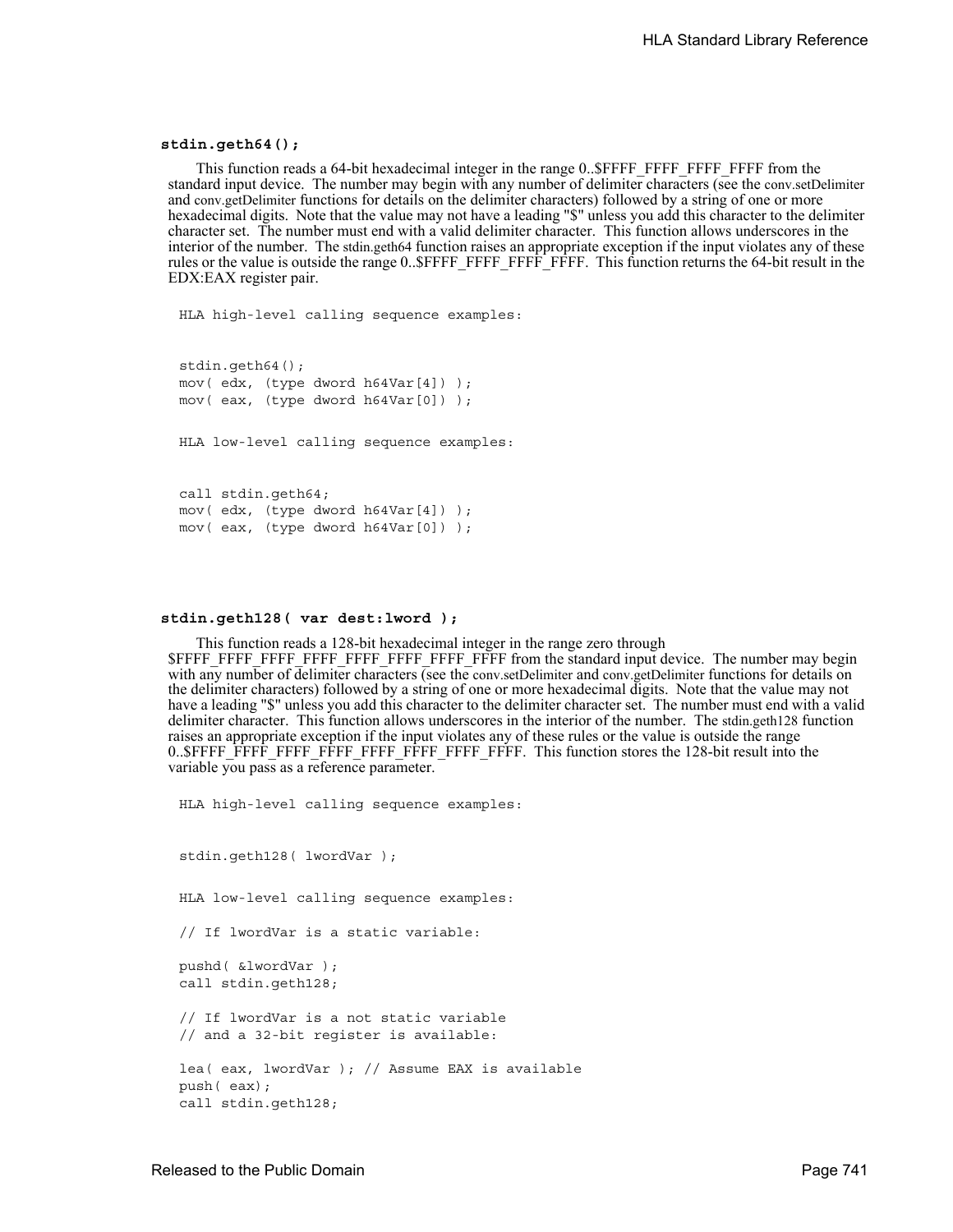

# **28.7 Signed Integer Input Routines**

```
 stdin.geti8(); @returns( "al" );
```
This function reads a signed eight-bit decimal integer in the range -128..+127 from the standard input. The number may begin with any number of delimiter characters (see the conv.setDelimiter and conv.getDelimiter functions for details on the delimiter characters) followed by an optional minus sign and a string of one or more decimal digits. The number must end with a valid delimiter character. This function allows underscores in the interior of the number. The stdin.geti8 function raises an appropriate exception if the input violates any of these rules or the value is outside the range -128..+127. This function returns the binary form of the integer in the AL register (signed extended into EAX).

HLA high-level calling sequence examples:

```
stdin.geti8();
mov( al, i8Var );
HLA low-level calling sequence examples:
call stdin.geti8;
mov( al, i8Var );
```
### **stdin.geti16(); @returns( "ax" );**

This function reads a signed 16-bit decimal integer in the range -32768..+32767 from the standard input device. The number may begin with any number of delimiter characters (see the conv.setDelimiter and conv.getDelimiter functions for details on the delimiter characters) followed by an optional minus sign and a string of one or more decimal digits. The number must end with a valid delimiter character. This function allows underscores in the interior of the number. The stdin.geti16 function raises an appropriate exception if the input violates any of these rules or the value is outside the range -32768..+32767. This function returns the binary form of the integer in the AX register (signed extended into EAX).

```
HLA high-level calling sequence examples:
```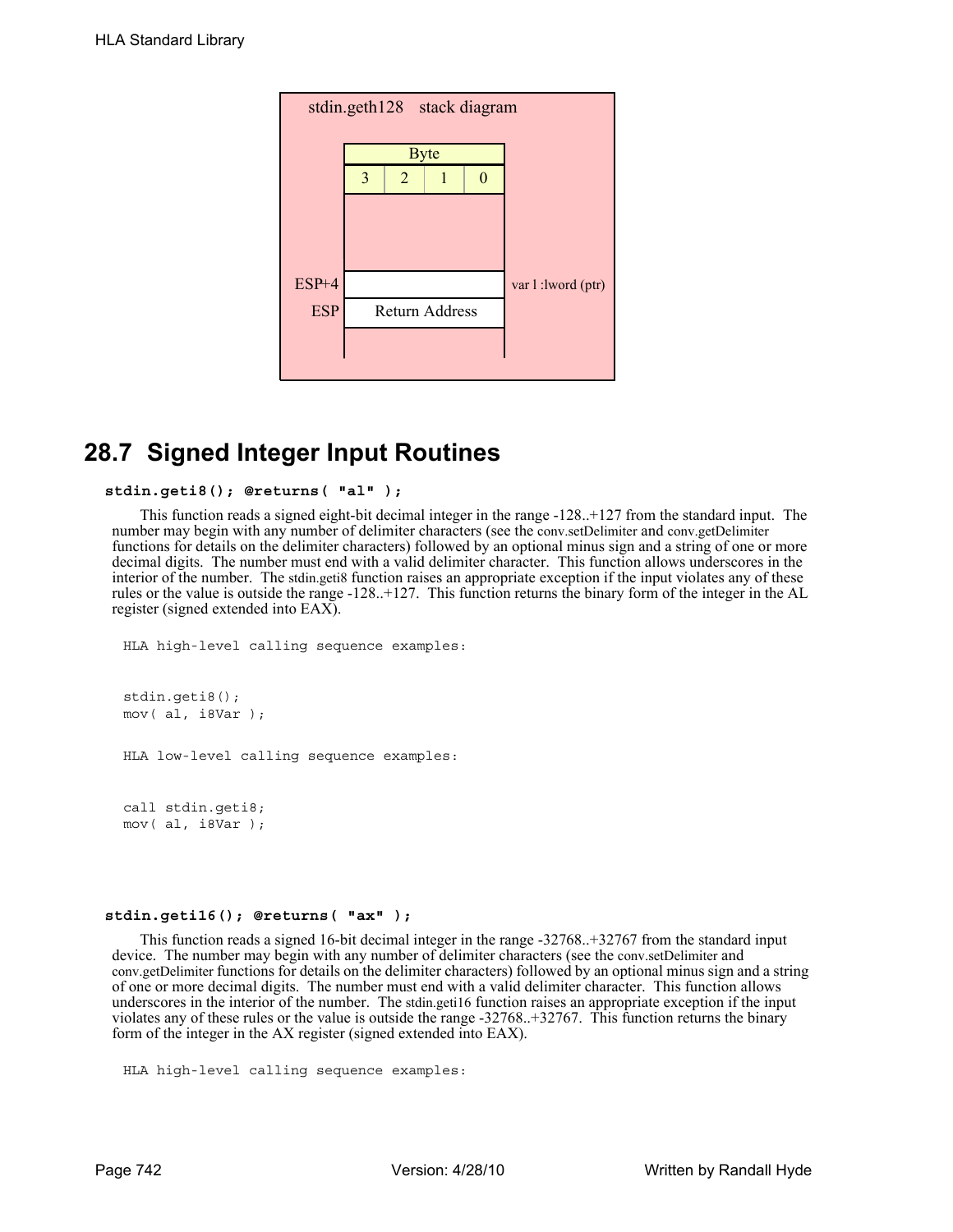```
stdin.geti16();
mov( ax, i16Var );
HLA low-level calling sequence examples:
call stdin.geti16;
mov( ax, i16Var );
```
#### **stdin.geti32(); @returns( "eax" );**

This function reads a signed 32-bit decimal integer in the (approximate) range  $\pm 2$  Billion from the standard input device. The number may begin with any number of delimiter characters (see the conv.setDelimiter and conv.getDelimiter functions for details on the delimiter characters) followed by an optional minus sign and a string of one or more decimal digits. The number must end with a valid delimiter character. This function allows underscores in the interior of the number. The stdin.geti32 function raises an appropriate exception if the input violates any of these rules or the value is outside the range plus or minus two billion. This function returns the binary form of the integer in the EAX register.

```
HLA high-level calling sequence examples:
stdin.geti32();
mov( eax, i32Var );
HLA low-level calling sequence examples:
call stdin.geti32;
mov( eax, i32Var );
```
#### **stdin.geti64(); @returns( "edx:eax" );**

This function reads a signed 64-bit decimal integer from the standard input device. The number may begin with any number of delimiter characters (see the conv.setDelimiter and conv.getDelimiter functions for details on the delimiter characters) followed by an optional minus sign and a string of one or more decimal digits. The number must end with a valid delimiter character. This function allows underscores in the interior of the number. The stdin.geti64 function raises an appropriate exception if the input violates any of these rules or the value is outside the range of a 64-bit signed integer. This function returns the 64-bit result in EDX:EAX.

HLA high-level calling sequence examples: stdin.geti64(); mov(  $edx$ , (type dword  $i64Var[4])$  ); mov( eax, (type dword i64Var[0]) ); HLA low-level calling sequence examples: call stdin.geti64; mov( edx, (type dword i64Var[4]) ); mov( eax, (type dword i64Var[0]) );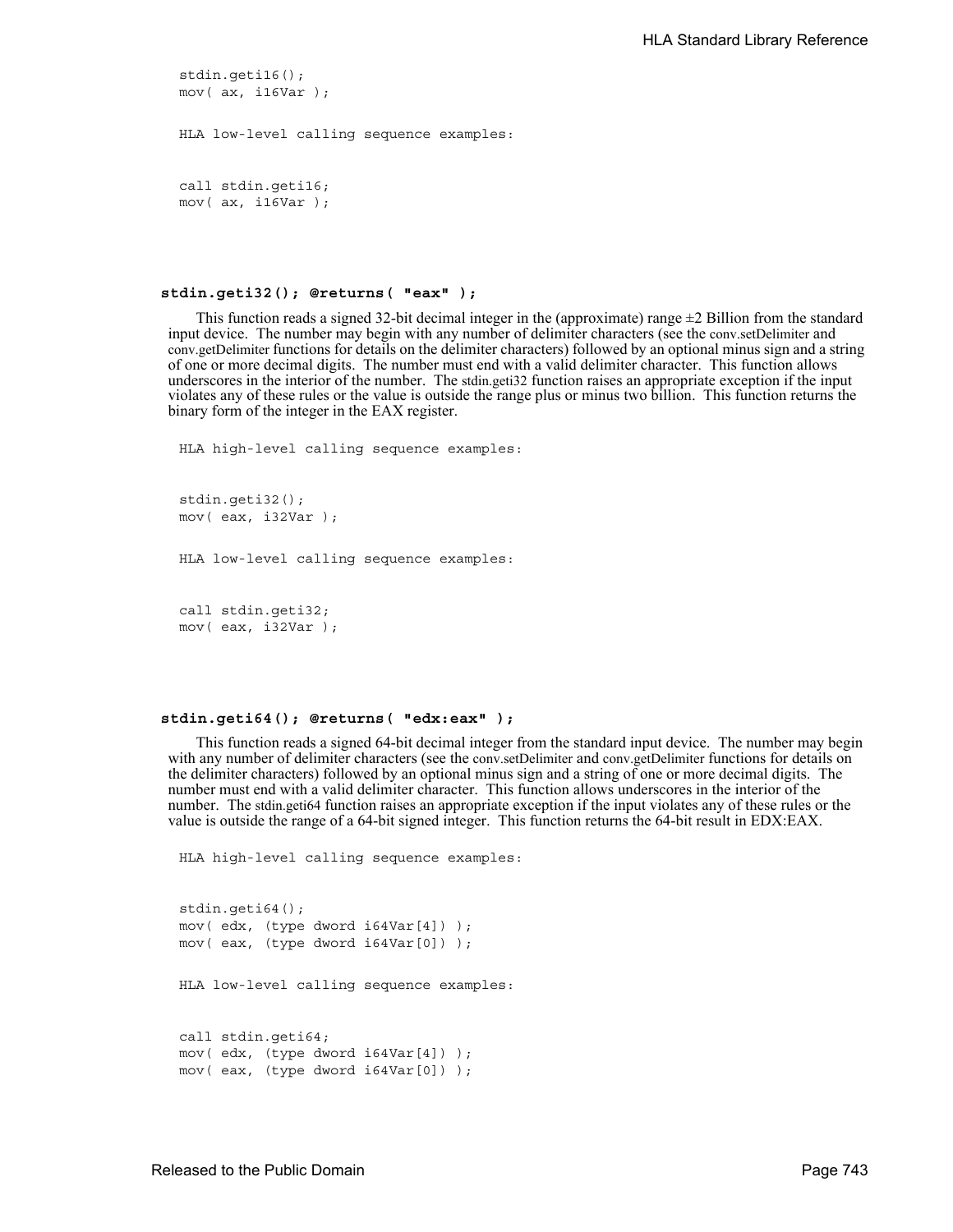### **stdin.geti128( var dest:lword );**

This function reads a signed 128-bit decimal integer from the standard input. The number may begin with any number of delimiter characters (see the conv.setDelimiter and conv.getDelimiter functions for details on the delimiter characters) followed by an optional minus sign and a string of one or more decimal digits. The number must end with a valid delimiter character. This function allows underscores in the interior of the number. The stdin.geti128 function raises an appropriate exception if the input violates any of these rules or the value is outside the range of a 128-bit signed integer. This function stores the 128-bit result in the lword you pass as a reference parameter.

```
HLA high-level calling sequence examples:
stdin.geti128( lwordVar );
HLA low-level calling sequence examples:
// If lwordVar is a static variable:
pushd( &lwordVar );
call stdin.geti128;
// If lwordVar is a not static variable
// and a 32-bit register is available:
lea( eax, lwordVar ); // Assume EAX is available
push( eax);
call stdin.geti128;
```


## **28.8 Unsigned Integer Input Routines**

### **stdin.getu8(); @returns( "al" );**

This function reads an unsigned eight-bit decimal integer in the range 0..+255 from the standard input device. The number may begin with any number of delimiter characters (see the conv.setDelimiter and conv.getDelimiter functions for details on the delimiter characters) followed by a string of one or more decimal digits. The number must end with a valid delimiter character. This function allows underscores in the interior of the number. The stdin.getu8 function raises an appropriate exception if the input violates any of these rules or the value is outside the range 0..255. This function returns the binary form of the integer in the AL register (zero extended into EAX).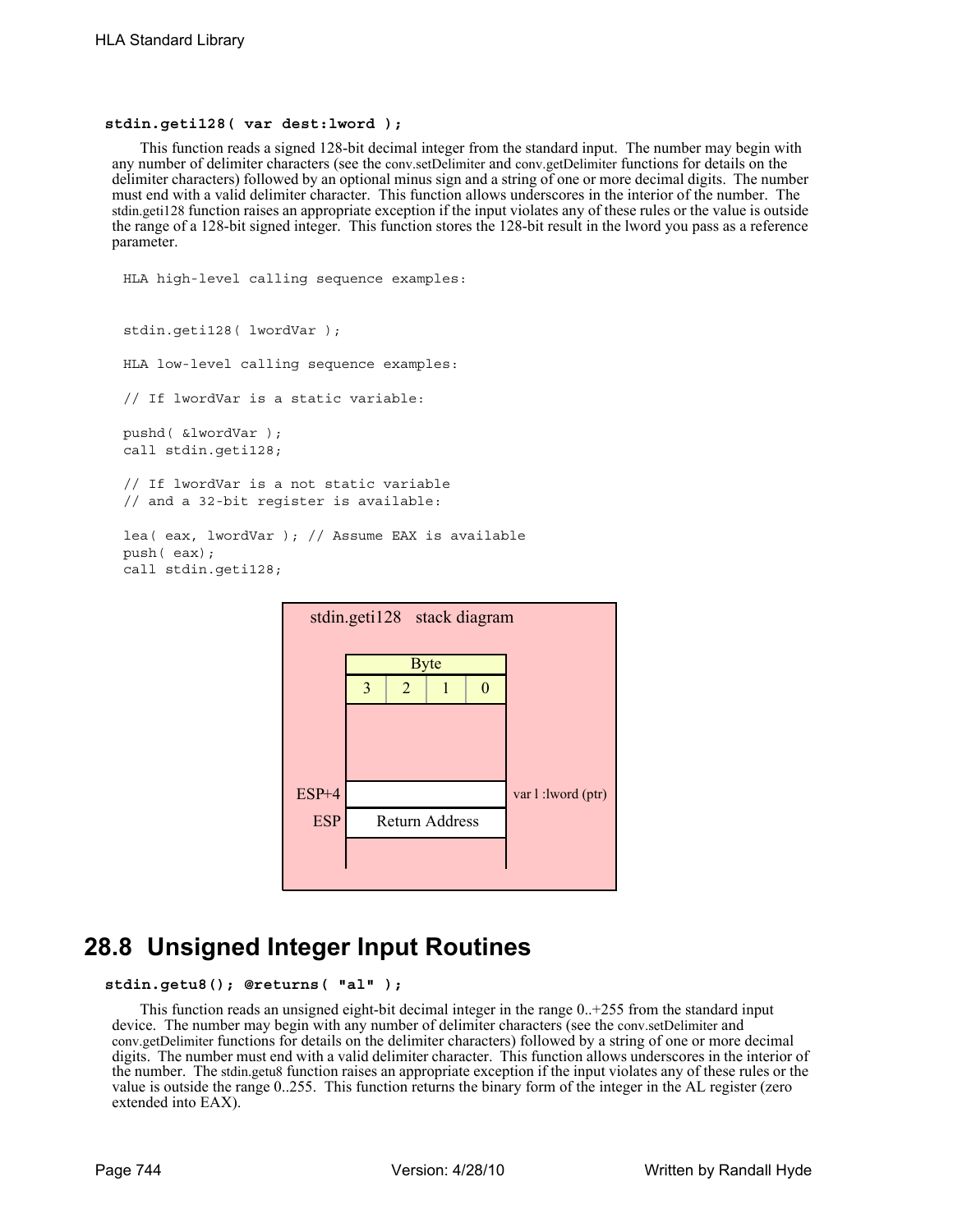```
HLA high-level calling sequence examples:
stdin.getu8();
mov( al, u8Var );
HLA low-level calling sequence examples:
call stdin.getu8;
mov( al, u8Var );
```
#### **stdin.getu16(); @returns( "ax" );**

This function reads an unsigned 16-bit decimal integer in the range 0..+65535 from the standard input device. The number may begin with any number of delimiter characters (see the conv.setDelimiter and conv.getDelimiter functions for details on the delimiter characters) followed by a string of one or more decimal digits. The number must end with a valid delimiter character. This function allows underscores in the interior of the number. The stdin.getu16 function raises an appropriate exception if the input violates any of these rules or the value is outside the range 0..65535. This function returns the binary form of the integer in the AX register (zero extended into EAX).

HLA high-level calling sequence examples:

```
stdin.getu16();
mov( ax, u16Var );
HLA low-level calling sequence examples:
call stdin.getu16;
mov( ax, u16Var );
```
#### **stdin.getu32(); @returns( "eax" );**

This function reads an unsigned 32-bit decimal integer in the range 0..+4,294,967,295 from the standard input. The number may begin with any number of delimiter characters (see the conv.setDelimiter and conv.getDelimiter functions for details on the delimiter characters) followed by a string of one or more decimal digits. The number must end with a valid delimiter character. This function allows underscores in the interior of the number. The stdin.getu32 function raises an appropriate exception if the input violates any of these rules or the value is outside the range 0..4,294,967,295. This function returns the binary form of the integer in the EAX register.

HLA high-level calling sequence examples:

```
stdin.getu32();
mov( eax, u32Var );
HLA low-level calling sequence examples:
```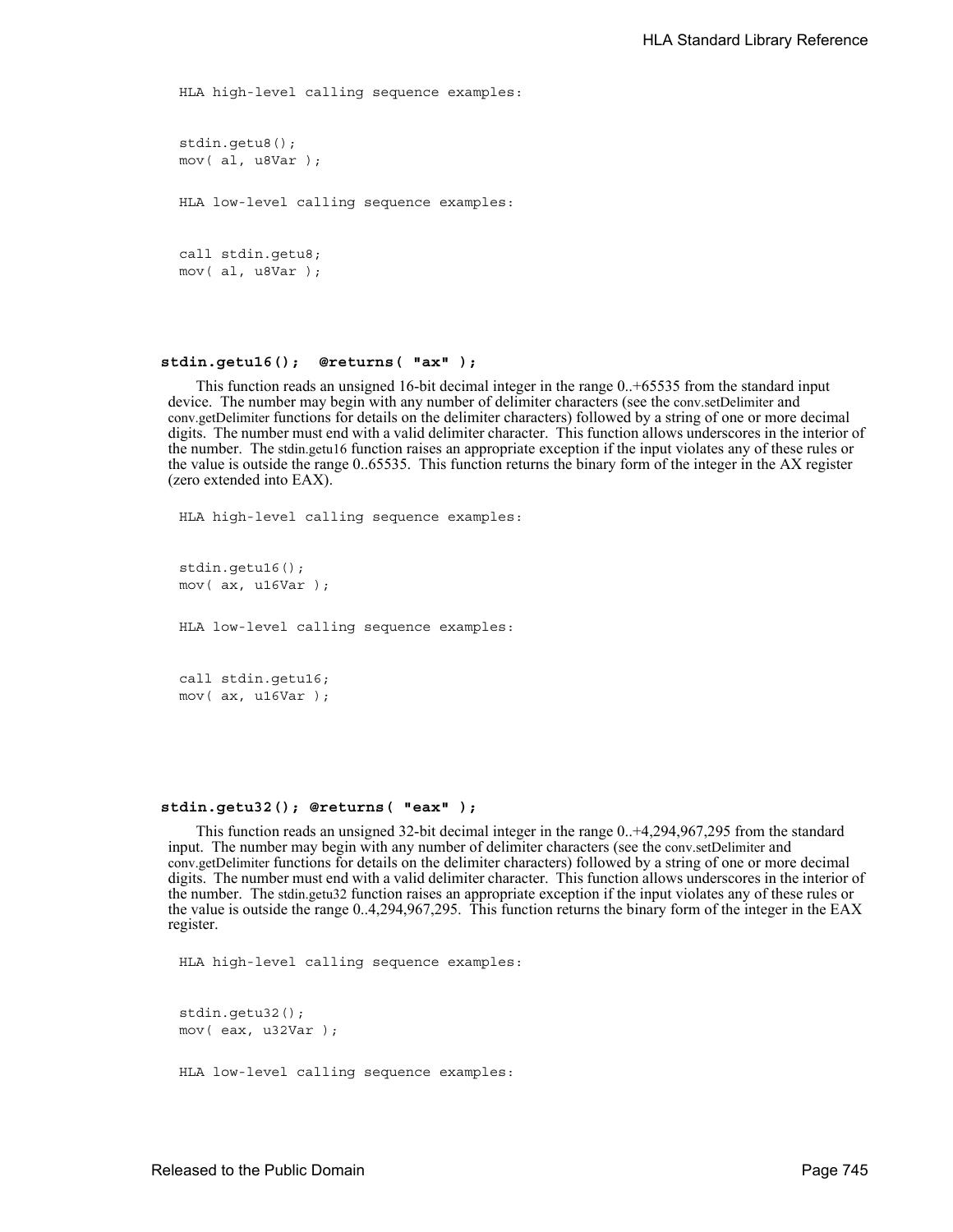```
call stdin.getu32;
mov( eax, u32Var );
```
#### **stdin.getu64( ); @returns( "edx:eax" );**

This function reads an unsigned 64-bit decimal integer from the standard input. The number may begin with any number of delimiter characters (see the conv.setDelimiter and conv.getDelimiter functions for details on the delimiter characters) followed by a string of one or more decimal digits. The number must end with a valid delimiter character or the end of the file. This function allows underscores in the interior of the number. The stdin.getu64 function raises an appropriate exception if the input violates any of these rules or the value is outside the range  $0.2^{64}$ -1. This function returns the binary form of the integer in the the EDX: EAX register pair (EDX) holds the H.O. dword).

HLA high-level calling sequence examples:

stdin.getu64(); mov( edx, (type dword u64Var[4]) ); mov( eax, (type dword u64Var[0]) ); HLA low-level calling sequence examples: call stdin.getu64; mov( edx, (type dword u64Var[4]) ); mov( eax, (type dword u64Var[0]) );

#### **stdin.getu128( var dest:lword );**

This function reads an unsigned 128-bit decimal integer from the standard input. The number may begin with any number of delimiter characters (see the conv.setDelimiter and conv.getDelimiter functions for details on the delimiter characters) followed by a string of one or more decimal digits. The number must end with a valid delimiter character. This function allows underscores in the interior of the number. The stdin.getu128 function raises an appropriate exception if the input violates any of these rules or the value is outside the range  $0.2^{128}$ -1. This function returns the binary form of the integer in the lword parameter you pass by reference.

```
HLA high-level calling sequence examples:
stdin.getu128( lwordVar );
HLA low-level calling sequence examples:
// If lwordVar is a static variable:
pushd( &lwordVar );
call stdin.getu128;
// If lwordVar is a not static variable
// and a 32-bit register is available:
lea( eax, lwordVar ); // Assume EAX is available
push( eax);
call stdin.getu128;
```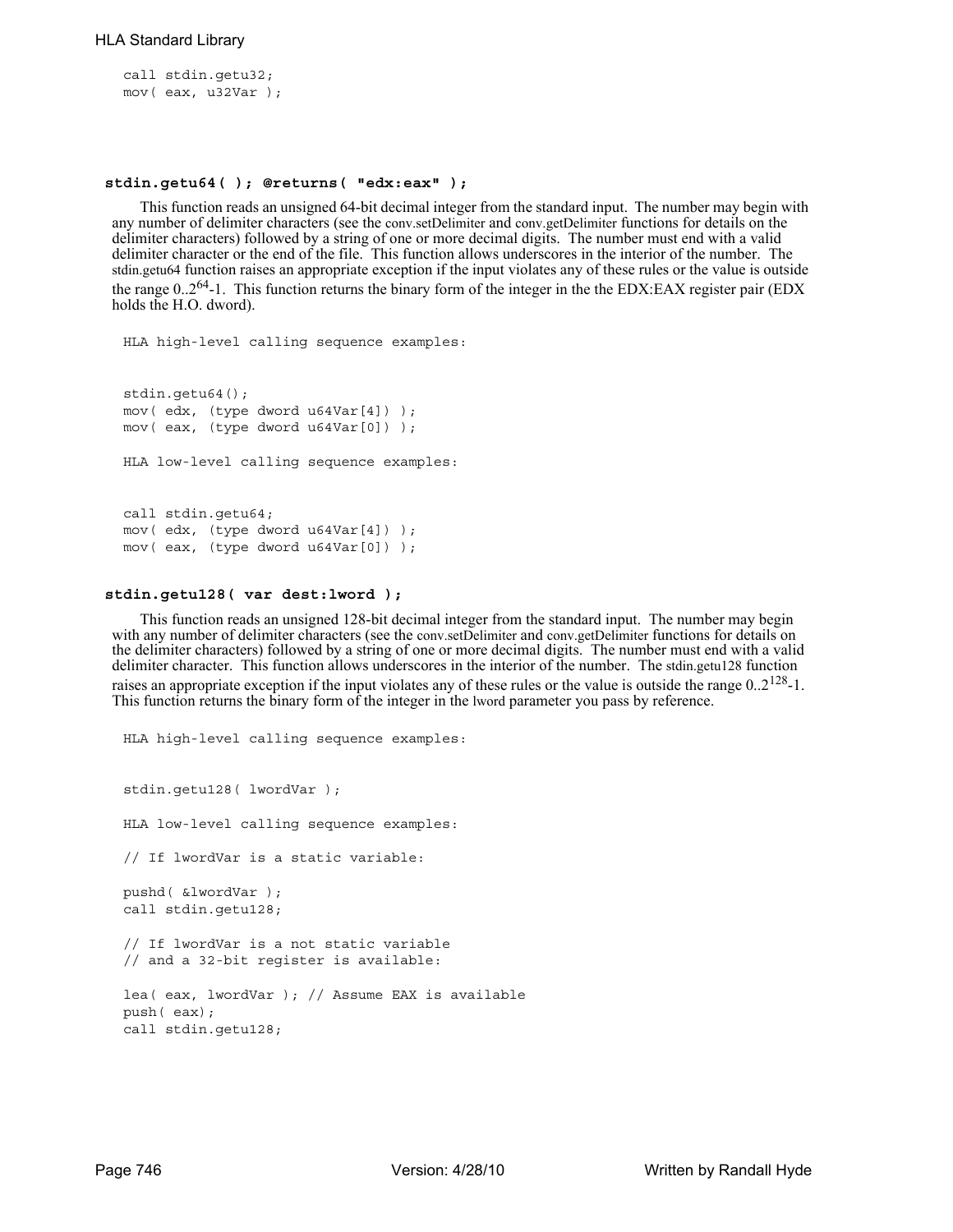

## **28.9 Floating Point Input**

#### **stdin.getf();**

This function reads an 80-bit floating point value in either decimal or scientific from from the standard input and leaves the result sitting on the FPU stack. The number may begin with any number of delimiter characters (see the conv.setDelimiter and conv.getDelimiter functions for details on the delimiter characters) followed by an optional minus sign and a sequence of characters that represent a floating point value. The number must end with a valid delimiter character. This function allows underscores in the interior of the number. This function raises an appropriate exception if an error occurs.

```
HLA high-level calling sequence examples:
stdin.getf();
fstp( fpVar );
HLA low-level calling sequence examples:
call stdin.getf;
fstp( fpVar );
```
## **28.10 Generic File Input**

```
 stdin.get( List_of_items_to_read );
```
This is a macro that allows you to specify a list of variable names as parameters. The stdin.get macro reads an input value for each item in the list and stores the resulting value in each corresponding variable. This macro determines the type of each variable that you pass it and emits a call to the appropriate stdin.get*xxx* function to read the actual value. As an example, consider the following call to filevar.get:

```
stdin.get( i32, charVar, u16, strVar );
```
The macro invocation above expands into the following:

```
push( eax );
stdin.geti32( i32 );
stdin.getc();
mov( al, charVar );
```